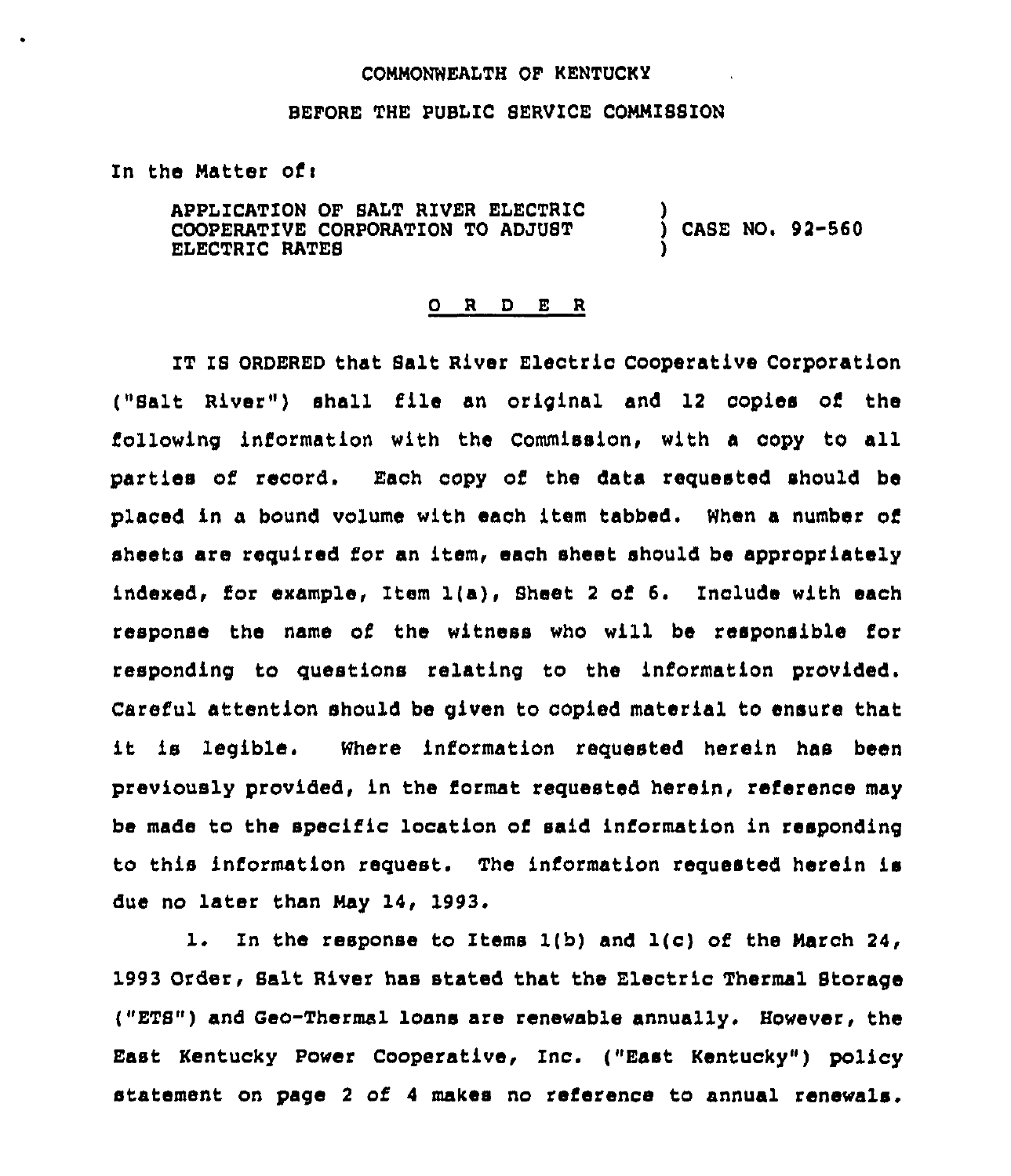Explain in detail the basis for the statement that the loan from East Kentucky is renewable annually and provide copies of documents which support this position.

2. In the response to Item 1 of the March 24, 1993 Order, Salt River has indicated that it borrowed \$90,000 from East Kentucky in July 1990. On page 4 of 4 of that response, it is indicated that loans totalling \$129,053 have been made under this program, provide complete details of the sources of 9129,053 in loans to members including the amount of Salt River's own funds that have been invested in this program since the program's inception and during the test year.

3. The response to Item <sup>2</sup> of the March 24, 1993 Order contains the union contracts for outside employees at Salt River. Provide the following information concerning standby dutys

a. Explain in detail the purpose of standby duty including the reason(s) such work duty is required by Salt River.

b. Explain in detail what alternatives are available to Salt River which would accomplish the same purpose as the standby duty.

c. Indicate whether there have been any cost/benefit analyses performed evaluating the cost effectiveness of standby duty. Include the results of such analyses.

4. Exhibit <sup>3</sup> of the Application, pages <sup>3</sup> and <sup>4</sup> of 48, contains Salt River's proposed wage and salary adjustment. Provide the following information concerning the standby wages:

$$
-2-
$$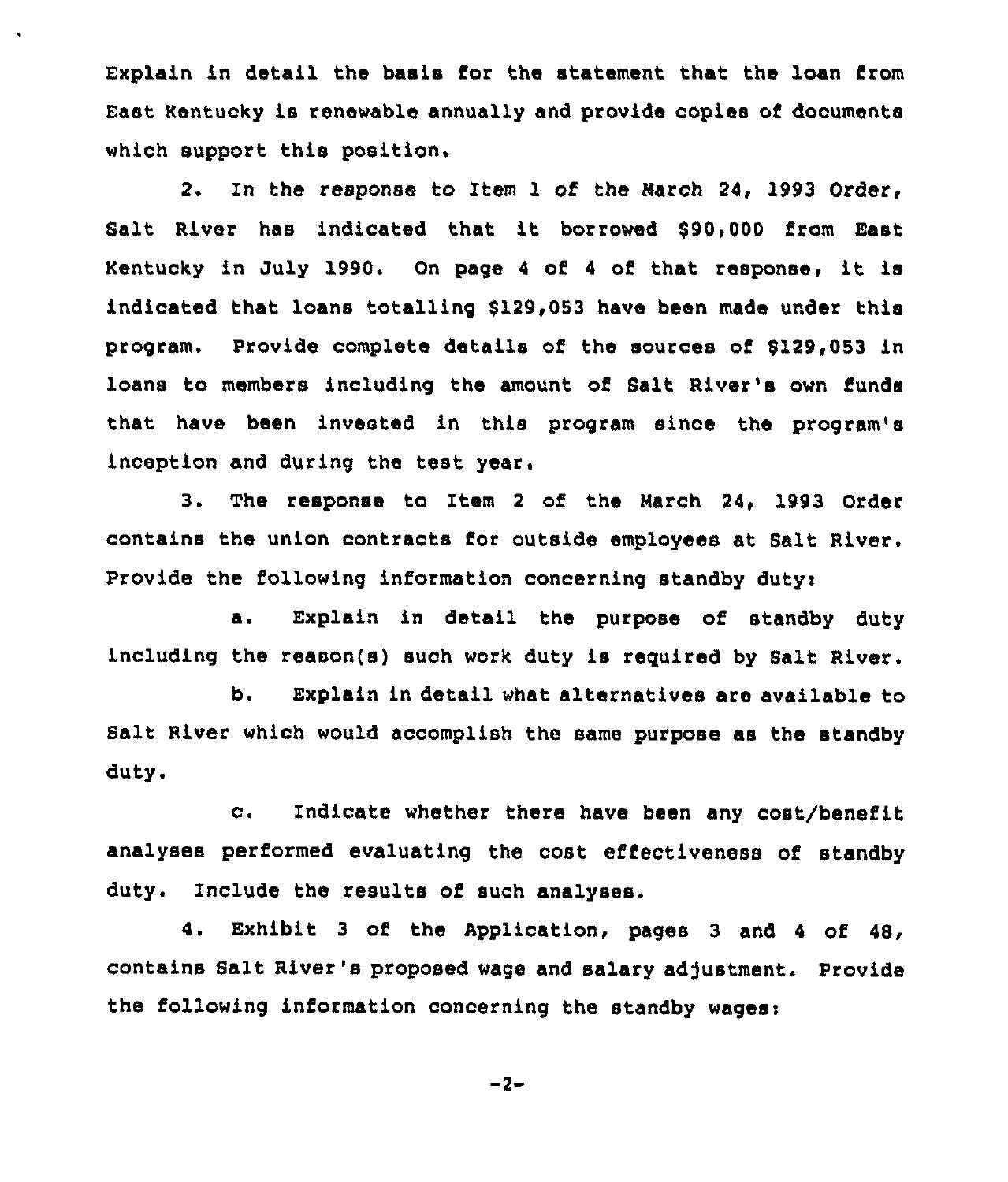a. The schedules show 19 employees were paid \$36,600 in standby wages during the test year. The outside employees labor contract states that standby wages are paid at \$50 per day. At \$50 per day, this indicates that Salt River paid for 732 days of standby service for these 19 employees. Explain in detail why the test-year level of standby service was necessary.

b. Indicate whether any of the standby service paid during the test year was related to any extraordinary or unusual circumstances.

c. In the normalization calculations, the standby service cost was reduced to \$36,500. Explain in detail how this level of normalised coat was determined.

d. For calendar years 1989 through 1991, indicate the total standby wages paid in each year. the number of employees on standby service during that year, and the standby wage rate in effect during each year.

e. Describe in detail any additional costs incurred by Salt River related to having employees on standby duty.

5. In response to item 3(d) of the March 24, <sup>1993</sup> Order, it is indicated that the former general manager of Balt River was retained as an independent contractor, Indicate whether the former general manager was still retained by Salt River as of test-year end and as of April 1, 1993.

6. In the response to Item <sup>5</sup> of the March 24, 1993 Order, page <sup>6</sup> of 6, is an 11-year analysis of wage increases granted to

 $-3-$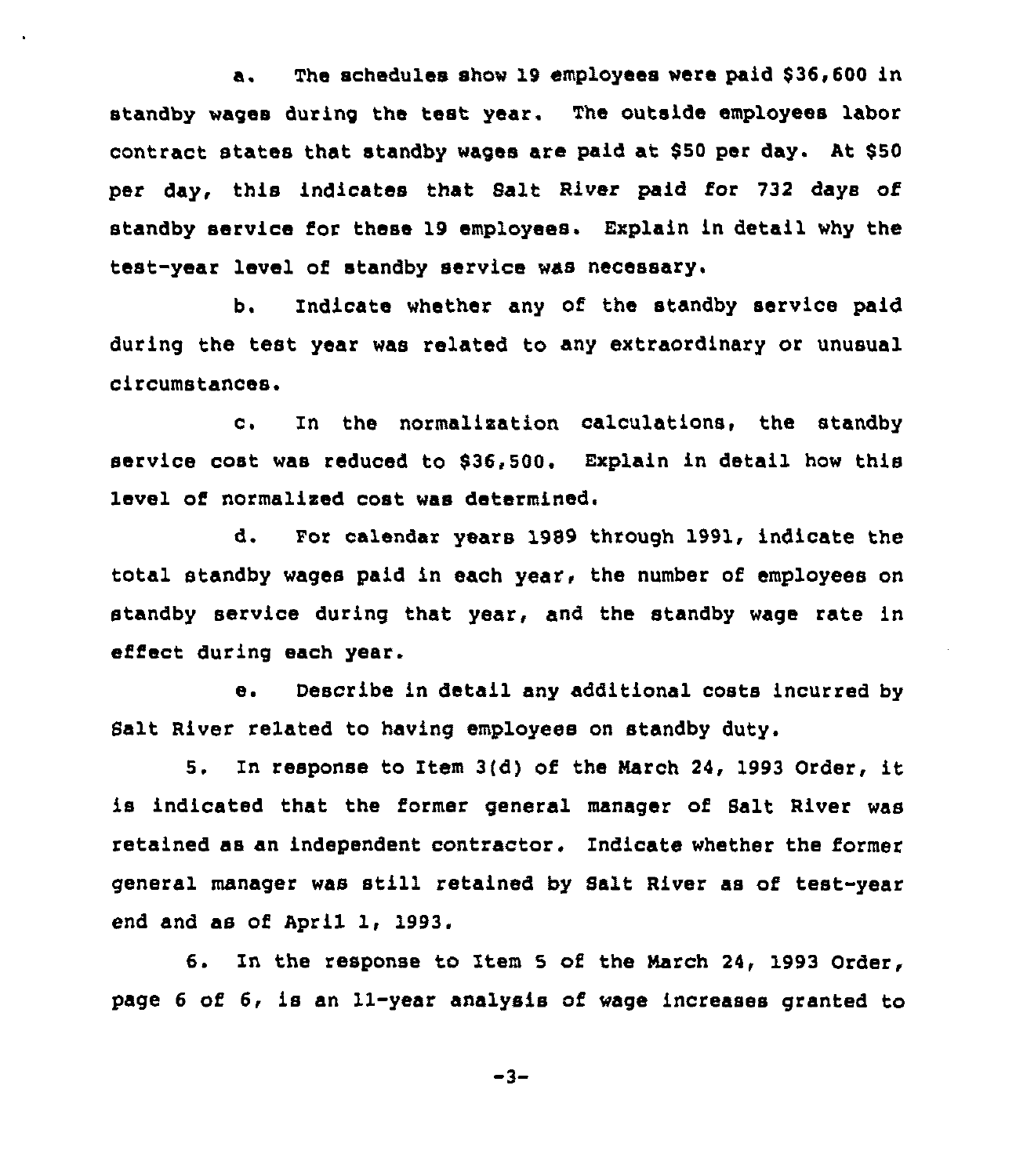employees at five investor-owned electric utilities and East Kentucky. Provide the following information about this analysis:

a. Indicate whether this analysis was prepared for Salt River or East Kentucky.

b. Explain why Salt River's wage increase should reflect the same levels of increase as those granted to East Kentucky or surrounding investor-owned electric utilities.

7. In the response to Item <sup>9</sup> of the Narch 24, 1993 Order, Salt River discusses how the amount of life insurance provided to eligible employees is determined.

a. Explain in detail how the life insurance coverage factors of two times the base salary for bargaining unit employees and five times the base salary for non-bargaining unit employees were determined. Include copies of any studies or analyses which support the level of life insurance provided to these employee groups

b. Provide copies of any studies or analyses which indicate that the current levels of coverage for employee life insurance were a necessary part of the ccmpensation package.

c. Explain why coverage of \$50,000 for each eligible employee would not be considered adequate as part of a total compensation package.

8. The response to Item <sup>9</sup> of the Narch 24, 1993 Order includes a copy of Salt River's board policy on the personal use of cooperative vehicles. On page <sup>S</sup> of 8 of this response, the policy indicates that three methods could be used to determine the income

 $-4-$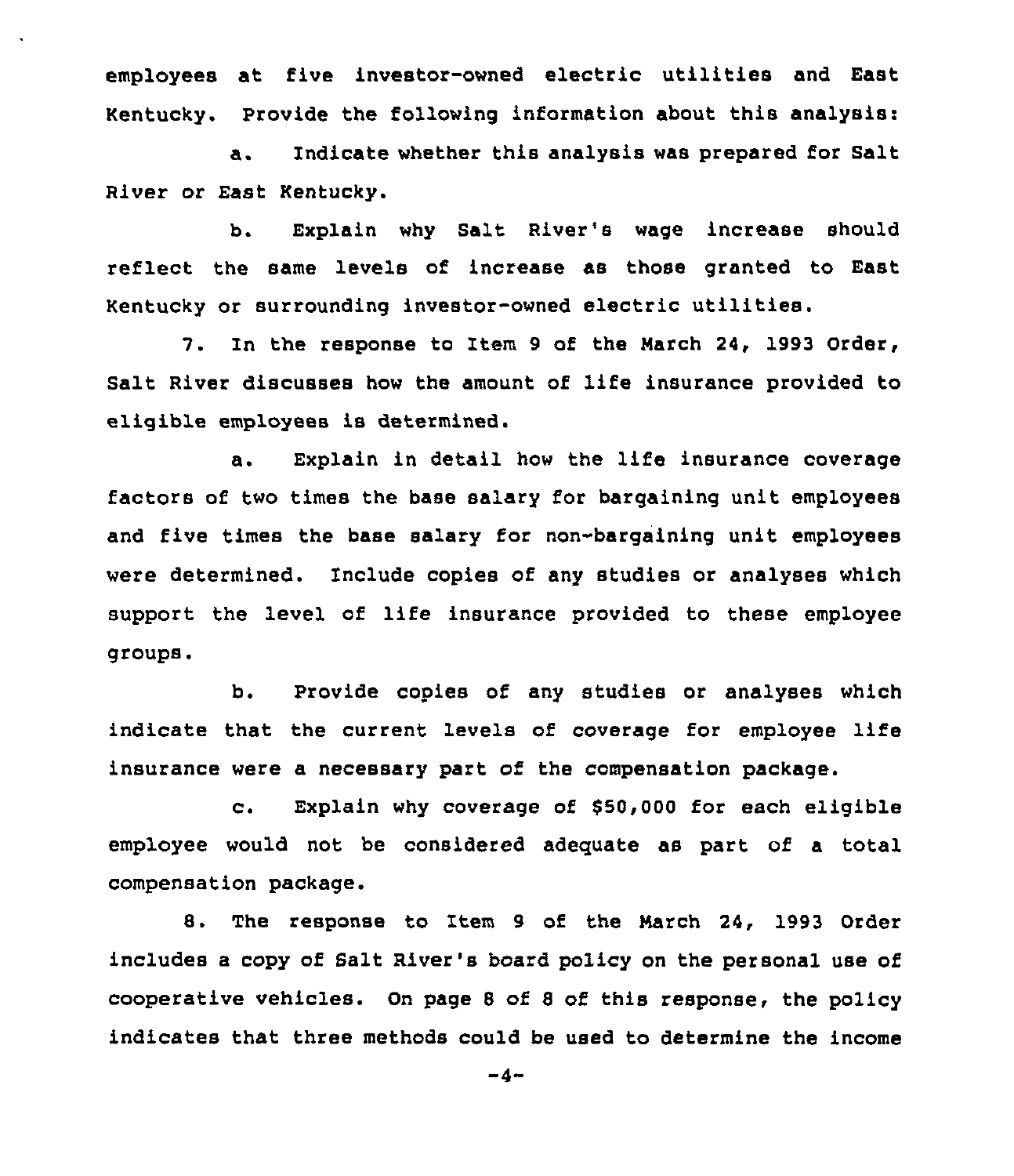value to employees from the personal use of cooperative vehicles. For each method indicated, provide the following information:

a. Explain how the income value is calculated.

b, Explain how the rates or value factors used in the calculation are determined. Include the rates or value factors used at the beginning and end of the test year.

c. Explain how Salt River determines which method will be used and why that method would be preferred over another method.

9. The response to Item 12 of the March 24, 1993 Order does not adequately answer the request. Salt River was requested to explain the circumstances which resulted in total Net Losses of \$580,829 during the test year in the reserve for depreciation. The response notes this is a memorandum amount, and gives a general description of how net losses are calculated. The response does not explain what circumstances existed which resulted in the testyear amount. The request seeks a general description of what caused this level of net losses, such as an unusual number of early retirements or the impact of adopting a new depreciation study. It does not seek an explanation on each retirement made in the test year. Considering this clarification, provide the information originally requested.

10. The response to Item 13 of the March 24, 1993 Order includes copies of the 1991 and 1992 tax year Revenue Cabinet Form K recap for Salt River. Provide the following information:

-5-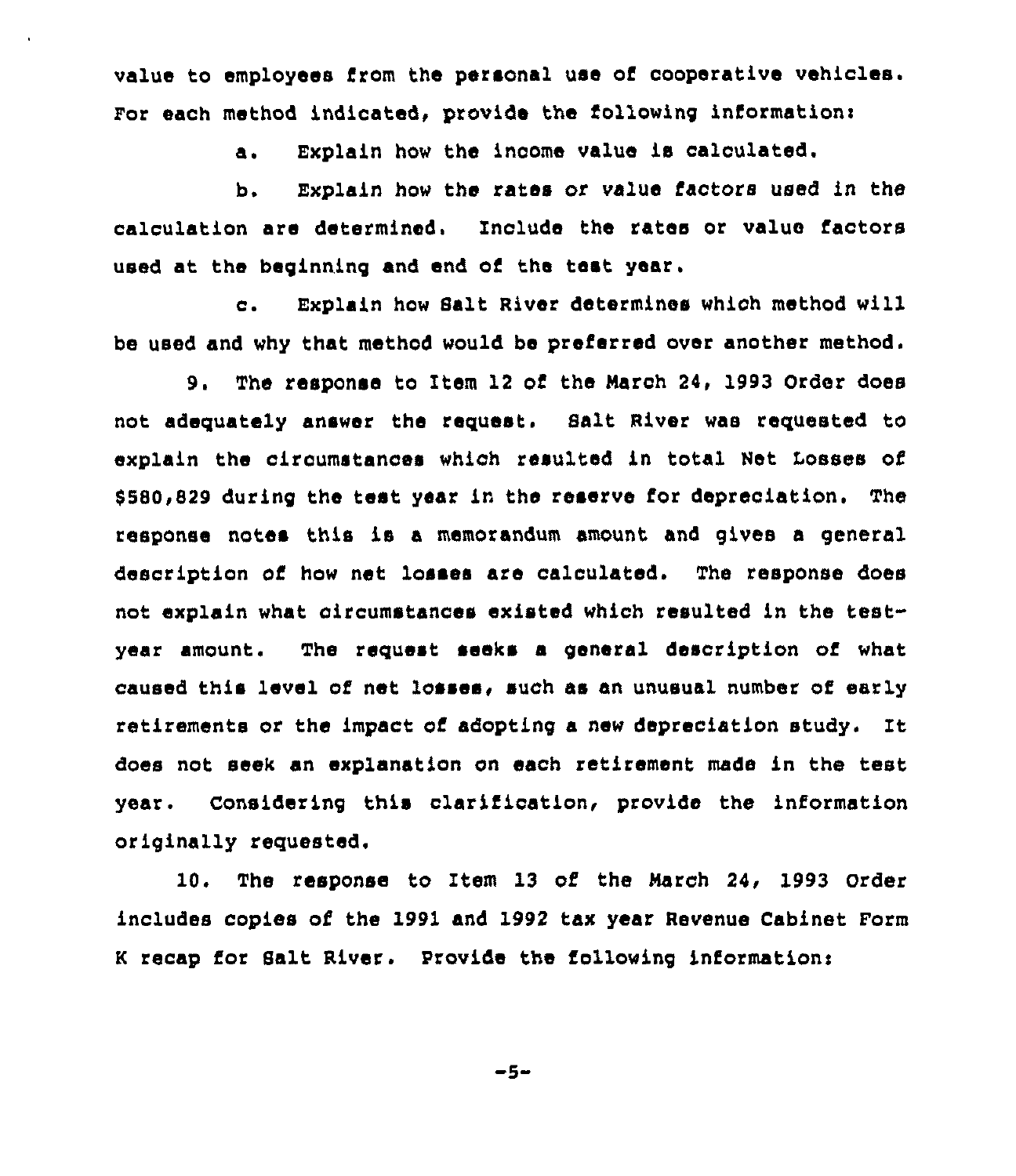a. <sup>A</sup> copy of the 1992 tax year assessments, Revenue Cabinet Form K, which reports the value of utility property as of December 31, 1991, for each county served by Salt River.

b. <sup>A</sup> copy of the 1993 tax year assessments, Revenue Cabinet Form K, which reports the value of utility property as of December 31, 1992, for each county served by Salt River. If this information is not available by Nay 14, 1993, indicate the date the information can be provided.

ll. The response to Item <sup>16</sup> of the Narch 24, <sup>1993</sup> Order is not an adequate answer to the request. For each of the National Bank for Cooperatives ("CoBank") loans shown in Exhibit 3 of the Application, page 23 of 48, Salt River was to identify the interest rate option in effect for each listed loan as of test-year end, the interest rate option and interest rate in effect for each listed loan as of Narch 1, 1993, and indicate when the interest rate for each listed loan was next scheduled to change. The response listed the interest rate options and corresponding interest rates as of test-year end and Narch 1, 1993, but did not match the option and rate to each listed CoBank loan. The request sought to match each outstanding loan with the interest rate option and interest rate in effect at test-year end and as of Narch 1, 1993. Given this clarification, provide the information originally requested.

12. In the response to Item 16(c) of the Narch 24, 1993 Order, Salt River has indicated that it tries to price some debt on long-term rates when long-term interest rates are low based on historical standards. Explain in detail the analysis undertaken by

 $-6-$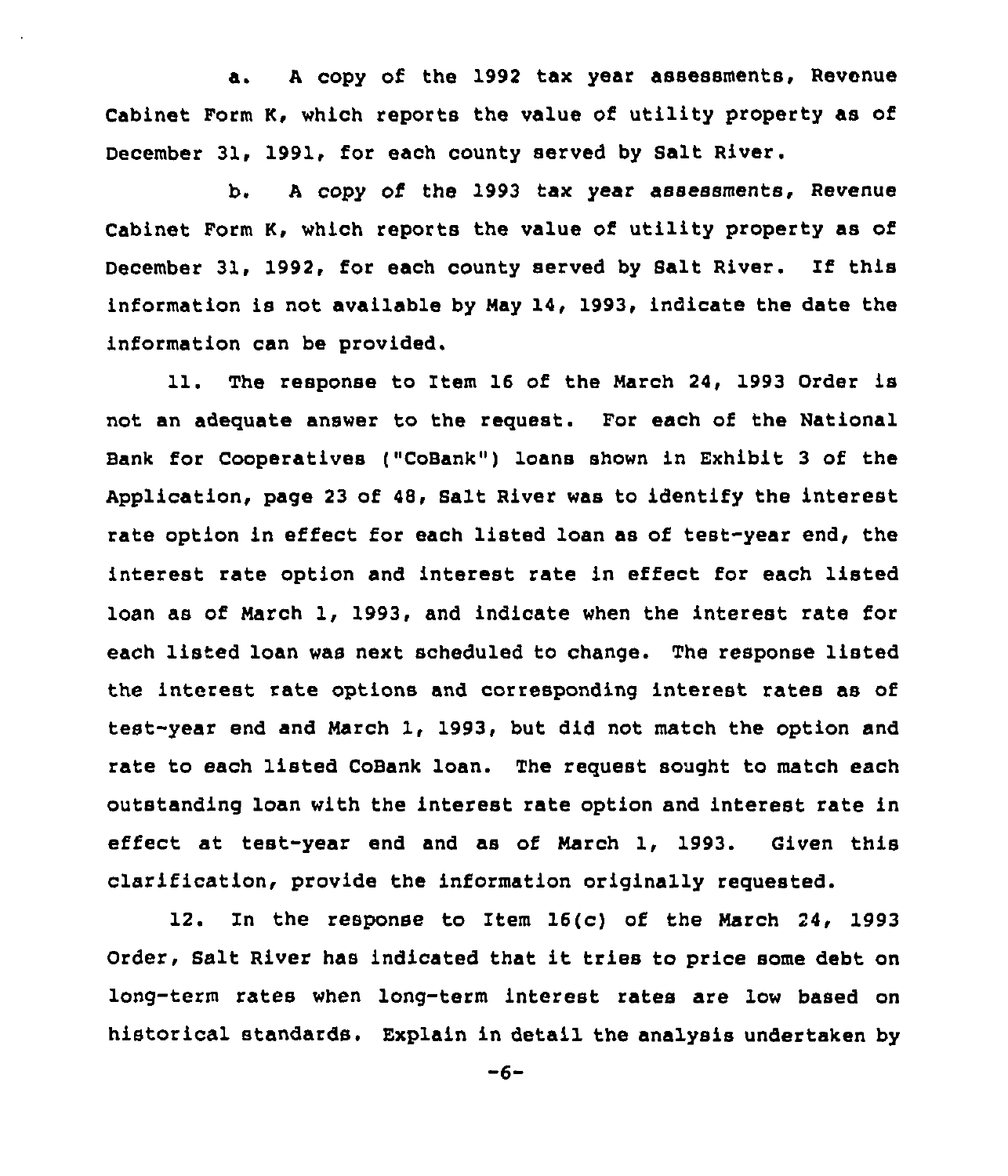Salt River when it contemplates pricing debt on long-term rates. Also, explain in detail how Salt River determines its most desirable mix of. long- and short-term interest rate financing.

13. The response to Item 17 of the March 24, 1993 Order is not an adequate answer to the question. The Commission requested that Salt River provide a schedule showing the short-term borrowings made by it during the test year. The schedule was to show the purpose of the borrowing, the terms and conditions of each borrowing, and the outstanding balance of the borrowing as of testyear end. Salt River's response did not include the terms and conditions of the short-term borrowings. Provide the information originally requested.

14. The response to Item 20 of the March 24, 1993 Order contains a schedule showing the calculation of the adjustment to dental and medical insurance cost. Provide the following information<

a. The schedule indicates that union employees pay a portion of their dental insurance coverage. Explain in detail why this is the case, since the union labor contracts specifically state that Salt River will pay the full cost of the dental coverage (Outside employees - Article XI, Section 11:03; Inside employees -Article XIII, Section 13i01).

b. Explain in detail why management employees are not required to pay a portion of the cost of their dental or medical insurance coverage.

 $-7-$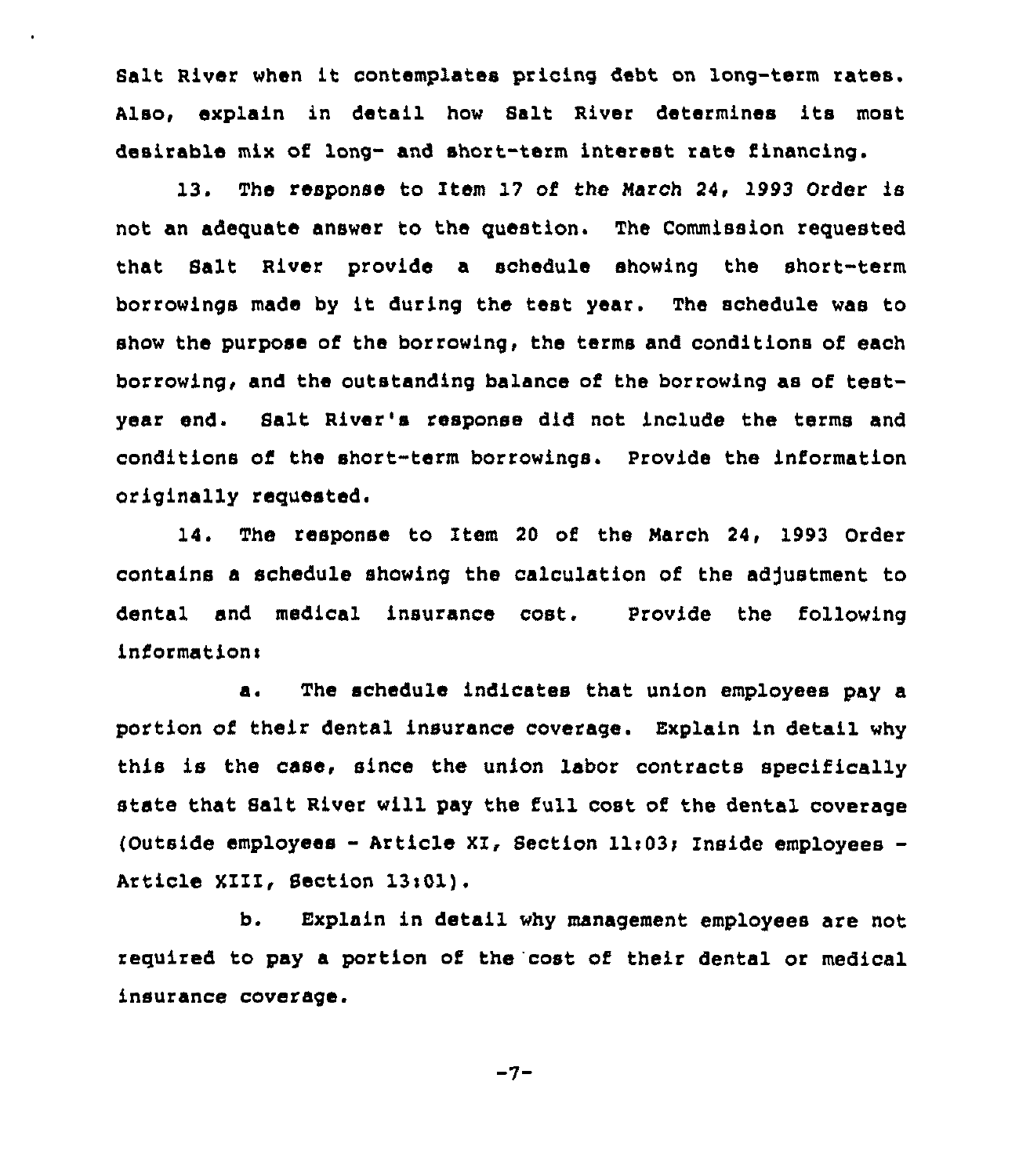15. Exhibit 3 of the Application, pages 32 through 43 of 48, contains a detailed schedule of director fees and expenses. Provide the following informations

a. The test year in this proceeding is the 12 month period ending November 30, 1992. Explain in detail why director fees and expenses with transaction dates outside of the test year have been included in the schedule.

b. Explain in detail why all six directors attended the Kentucky Association of Electric Cooperatives ("KAEC") Annual Meeting.

c. Explain in detail why all six directors attended the KAEC training conference held in February 1992.

16. Concerning the response to Item 22 of the March 24, 1993 Order, provide the following information concerning the compensation and test-year activities of Salt River's directorsi

a. Indicate when the compensation package provided to directors was last reviewed. Explain in detail how the reasonableness of the package was determined.

b. With the exception of the special board meeting on June 12, 1992, explain in detail why the decisions considered at the other special board meetings held during the test year could not have been considered and decided during the regular board meetings.

c. Explain in detail why the costs of the special board meetings held during the test year should be included for ratemaking purposes.

 $-8-$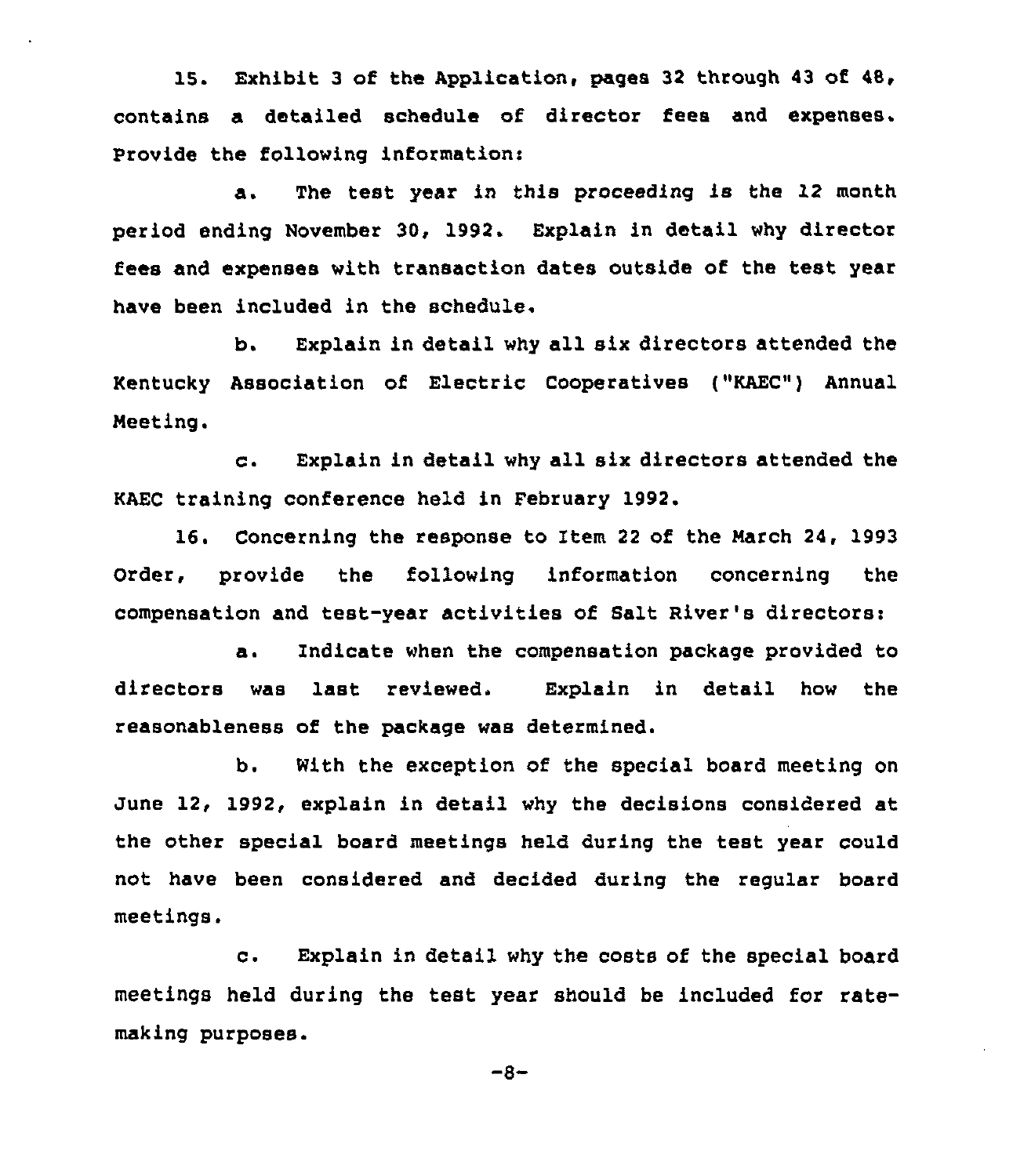d. Based on the response to Item 22(h), it appears that the Congressional Breakfast could be considered a form of lobbying. Explain in detail why such expenses should be included for ratemaking purposes.

e. Submit <sup>a</sup> copy of the program which identifies the lectures, discussions, and other activities which were part of the Region <sup>2</sup> and <sup>3</sup> meeting held during the test year. If a copy of the program is not available, prepare <sup>a</sup> schedule which lists each lecture, discussion, or activity held as part of that meeting.

f. Explain in detail why it would not be as beneficial to send a few of the directors to the National Rural Electric Cooperative Association ("NRECA") and KAEC meetings and conferences and have them report back to the full board, instead of sending all six to these meetings and conferences.

g. Explain in detail the benefits derived by Salt River from having a director attend the annual meeting of another distribution cooperative.

17. The response to Item 23 of the March 2A, 1993 Order contains a schedule of the directors' fees and expenses for calendar years 1989 through 1991. Provide the following information concerning this analysis and the level of directors' fees and expenses reported for the test years

a. Explain in detail the reason(s) for the overall increase in fees and expenses during the period 1989 through the test year.

 $-9-$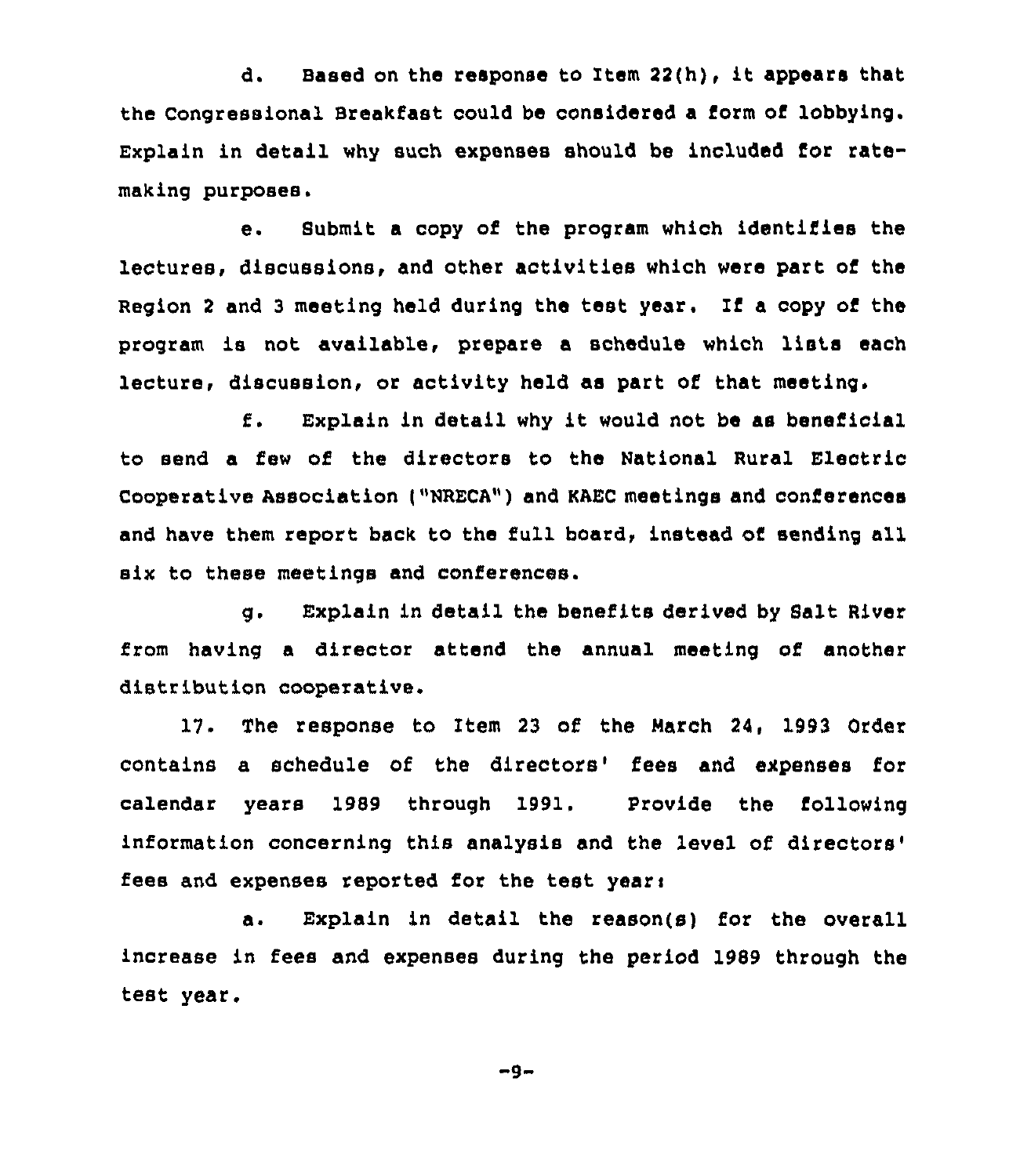b. Explain in detail what cost containment actions, if any, Salt River has undertaken relative to the directors' fees and expenses.

18. Concerning the response to Item 26(a) of the March 24, 1993 Order, explain in detail why the revenue received for the rental of temporary meter poles was recorded in Account No. 415. indicate which accounts are used to record associated labor and material costs for this activity.

19. The response to Item <sup>27</sup> of the March 24, 1993 Order contains a copy of the 1992 Auditor's Report. On page 14 of 36, last paragraph, is a discussion of the decision to retire accumulated sick leave benefits for non-bargaining unit employees. Explain in detail how this retirement was handled during the test year. Include an identification of all accounts used to record the transaction. Also indicate the dollar impact on the test year.

20. In the response to Item 32 of the March 24, 1993 Order, Salt River provided a schedule of credit card transactions occurring during the test year. Por each of the groups of transactions listed below, explain in detail why it was appropriate to record the transaction in the referenced account number.

a. Gasoline purchase recorded in Account No. 408 -Taxes Other than Income Taxes, page <sup>2</sup> of 13.

b. Neals and Lodging recorded in Account No. 184 Clearing Accounts, pages 2, 3, and 6 of 13.

 $-10-$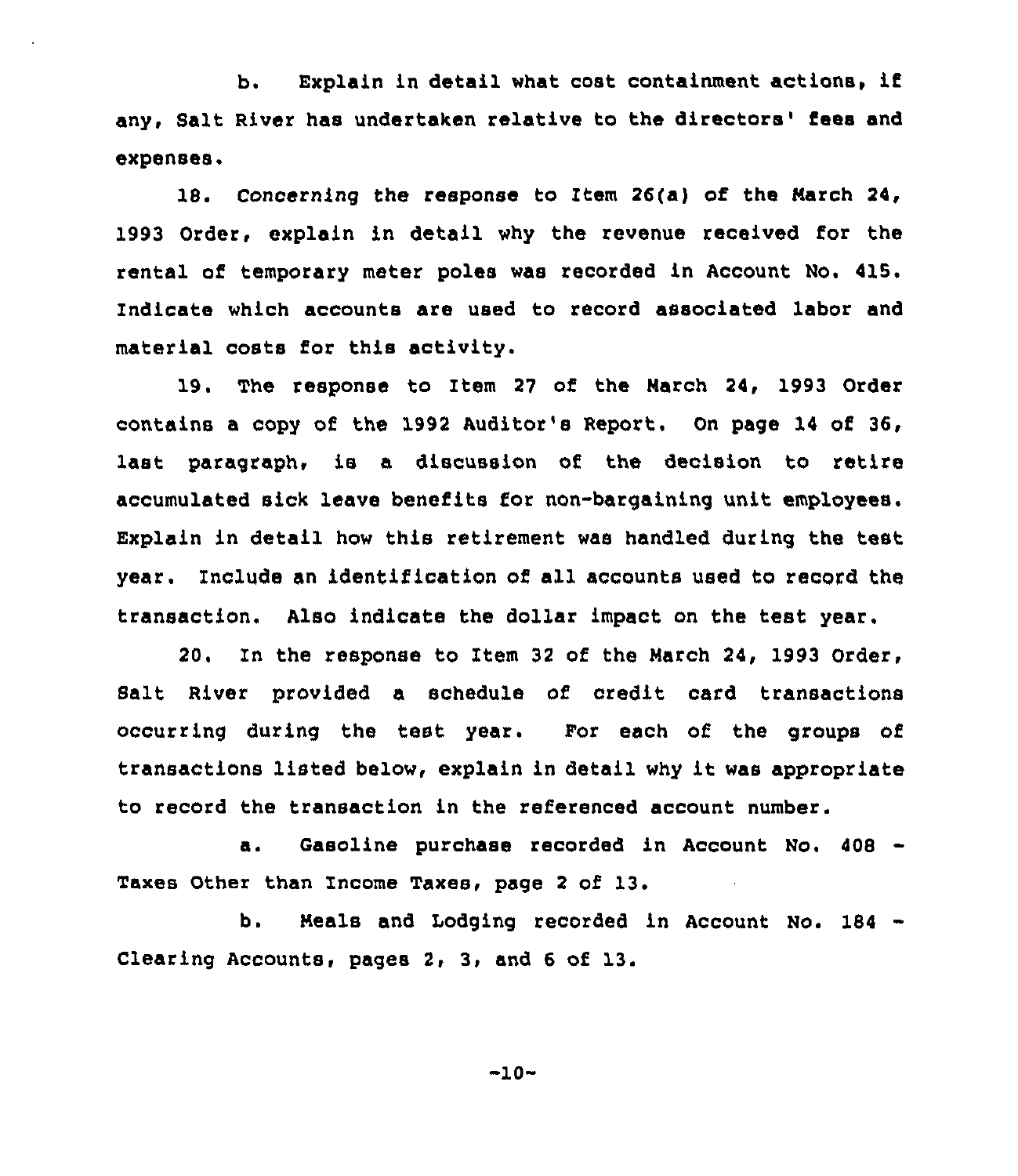c. Air Fare, Meals, Lodging, and Gasoline purchases recorded in Account No. <sup>588</sup> - Hiscellaneous Distribution Expenses, pages 2, 4, 5, 6, 8, and 12 of 13.

d. Heals and Oasoline purchases recorded in Account No. <sup>107</sup> - Construction Work in progress, pages 3, 4, 6, ll, and <sup>12</sup> of 13,

e. Supplies recorded in Aocount No. <sup>350</sup> - Land and Land Rights, page 8 of 13.

21. For each of the credit card transactions listed below, provide a copy of all supporting documentation for the transaction and explain in detail the purpose of the transaction.

a. Deoember 31, Employee No, 2, Landscaping, Account No. 921, page <sup>2</sup> of 13.

b. December 3, Director No. 5, Meals, Account No. 930, page <sup>2</sup> of 13.

c. February 12, Employee No. 10, Heals< Account No. 920, page <sup>3</sup> of 13.

d. February 13, Employee No. 10, Lodging, Account Nos. 930 and 920, page <sup>3</sup> of 13.

e. February 10, Director No. 2, Heals, Account No. 930, page <sup>4</sup> of 13.

f. Harch 26, Director No. 6, Lodging, Account No. 930, page  $5$  of  $13$ .

g. March 21, Director No. 2, Meals, Account No. 930, page <sup>5</sup> of 13.

-11-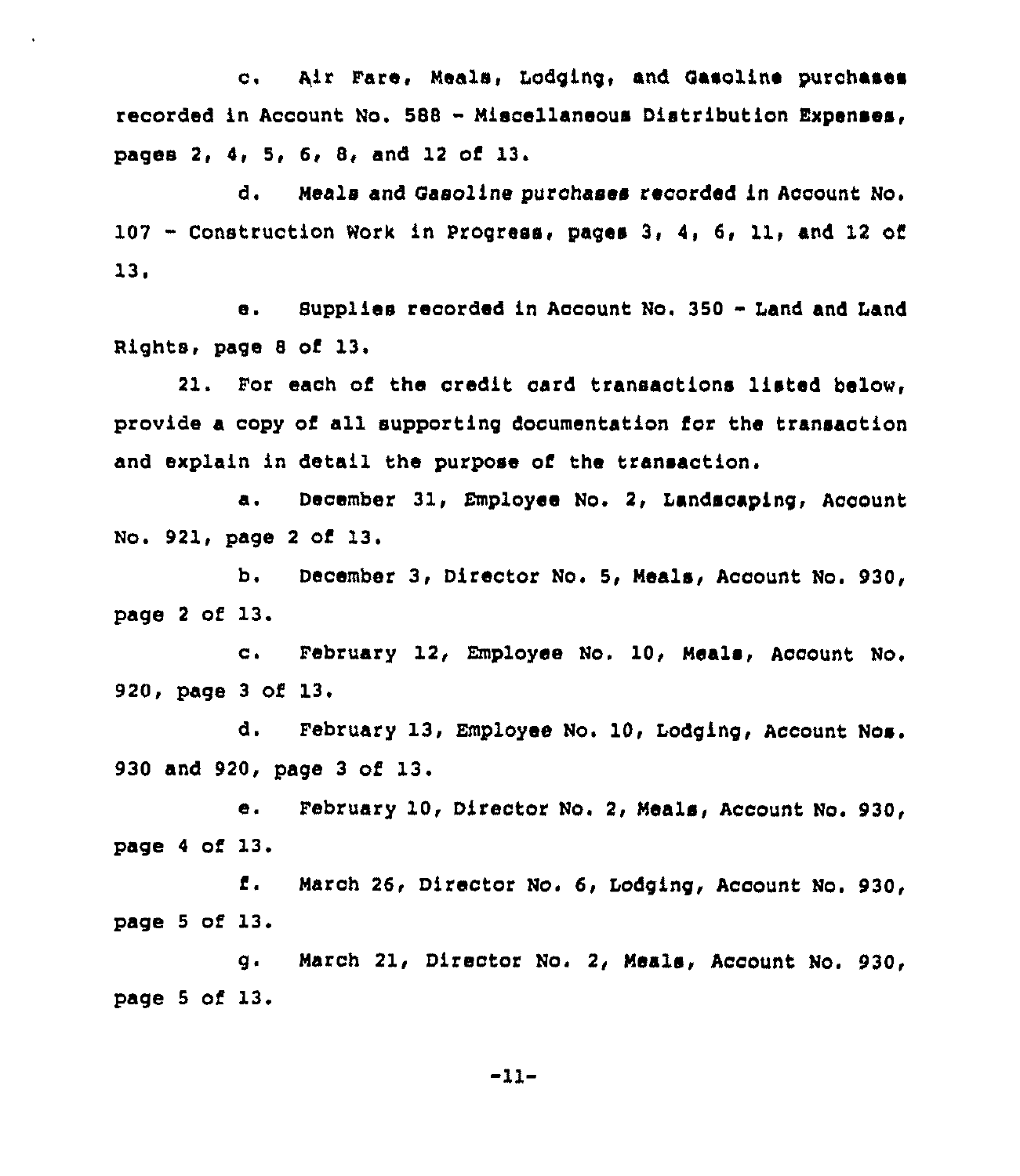h. May 19, Employee No. 2, Supplies, Account No. 930, page <sup>6</sup> of 13.

i. July 10, Employee No. 11, Supplies, Account No. 146, page <sup>8</sup> of 13.

ጎ. August 14, Employee No. 10, Lodging, Account 920, Page 9 of 13,

k. November 30, Employee No. 10, Supplies, Account No. 930, page 13 of 13.

22. The response to item 35 of the Narch 24, 1993 Order indicates that Salt River has not prescribed a specific rotation cycle for the general retirement of capital credits. Explain in detail how Balt River determined it was appropriate to discount the payment to deceased members' estates without having established a specific general retirement rotation cycle. Also explain how Salt River can determine the appropriate discounted amount to be paid to deceased members' estates without establishing a specific rotation cycle.

23. Provide copies of any authoritative studies, reports, or other documentation which support the practice of discounting the payment of deceased members' capital credits.

24. Concerning the Ia Plata Electric Association, Inc. ("La Plate") of Durango, Colorado, provide the following information:

a. Indicate whether La Plate is regulated by the State of Colorado. Describe the requirements state regulation places on La Plate's retirement of capital credits.

-12-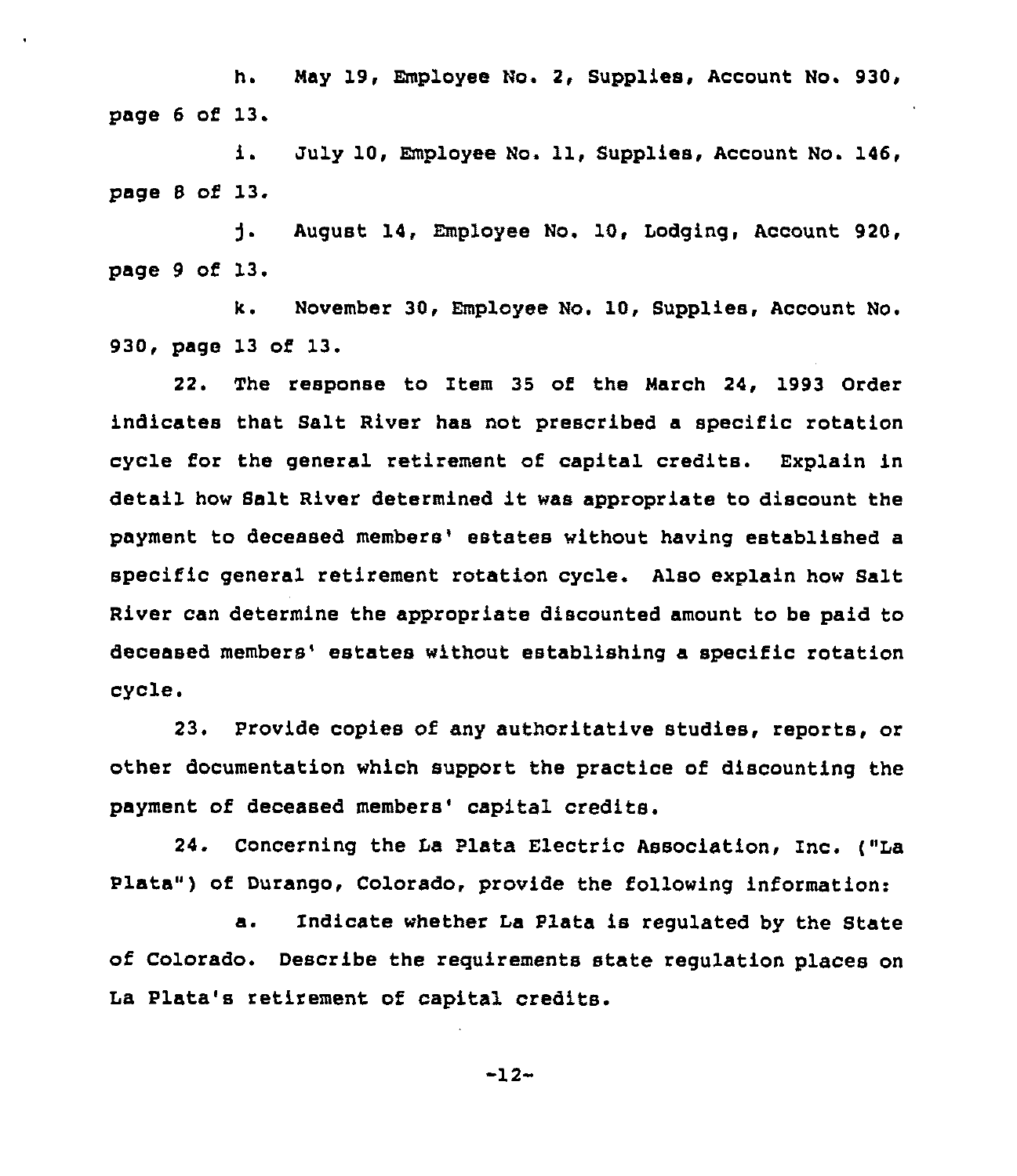b. Indicate whether Ia Plata has established a specific rotation cycle for the general retirement of its capital credits. Supply the rotation cycle, if known.

c. Supply copies of ia Piata's procedures for discounting the payment of capital credits to deceased members' estates.

25. The response to Item 36 of the Harch 24, 1993 Order indicates that 60 deceased members' estates were paid their capital credits under Salt River's discounting approach.

a. Of the <sup>60</sup> estates paid, indicate the number of these members who originally )oined Salt River after calendar year 1968.

b. For each paid estate where the member Joined Salt River after calendar year 1968, provide a schedule similar to that shown on page 3 of <sup>3</sup> of the response, indicating the amount paid to the estate and the amount assigned to donated capital.

26. In the response to Item 36 of the Narch 24, 1993 Order, Salt River calculated the payment to a deceased member's estate under certain hypothetical conditions. The calculation is shown on page <sup>3</sup> of <sup>3</sup> of the response. Explain in detail why it is appropriate to begin the discounting factors with the year 1969 when the member did not join Salt River until 1989.

27. The response to Item 37 of the Narch 24, 1993 Order includes information concerning different advertising transactions. Provide the following informationr

a. Check No. 9413 to Pioneer News was listed in Account No. 913 as rental display. Explain the purpose of this display.

-13-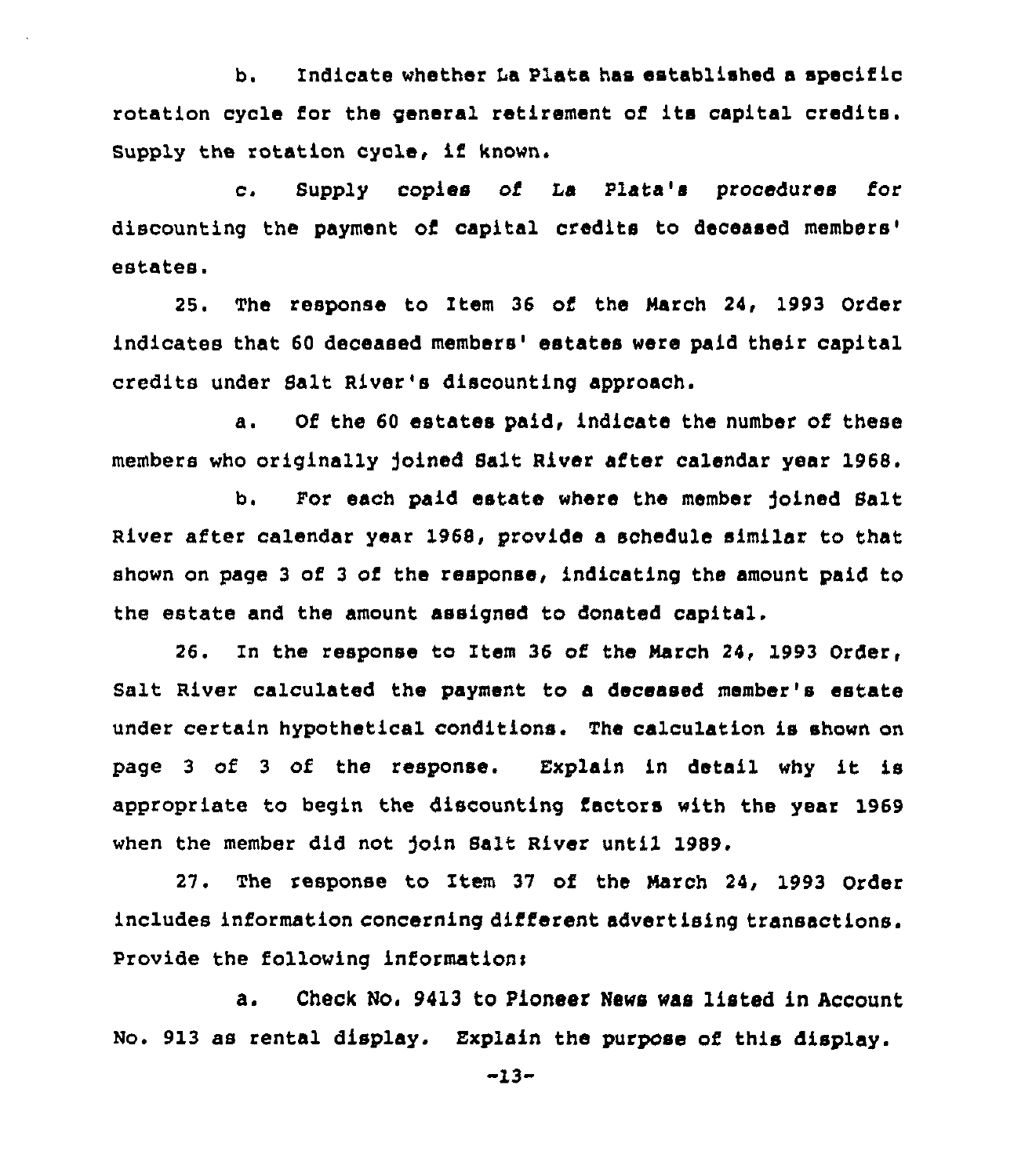b. Explain why the advertisement shown on page 14 of 16 for "DustEater" was recorded in Account No. 913.

c. Explain why radio scripts are not kept on file for accounts other than Account No. 913.

d. Explain why the advertisement for meter readers would be a recurring item.

28. The response to Item 38 of the Narch 24, 1993 Order provided the accounting entries made by Salt River to record ETS transactions. Explain in detail why the sale of ETS units is recorded in Account No. 456, Other Electric Revenue, instead of Account No. 415, Revenues from Merchandising, Jobbing and Contract Work.

29. In the response to Item 39 of the Narch 24, 1993 Order, Salt River has indicated the purpose of several expenses recorded in Account No. 930.

a. Provide copies of any surveys or other documentation which support Balt River's contention that the employee Christmas party and picnic make day-to-day operations more efficient.

b. Indicate whether the purpose of the purchases listed in Item 39(c) is to enhance and maintain a good corporate image for Salt River.

c. Explain why the fee for the Council of Rural Electric Communicators would not constitute a promotional or image improving expense for Salt River.

d. For each of the tuition reimbursements identified in Item  $39(f)$ , identify the name of the class or seminar, explain the

-14-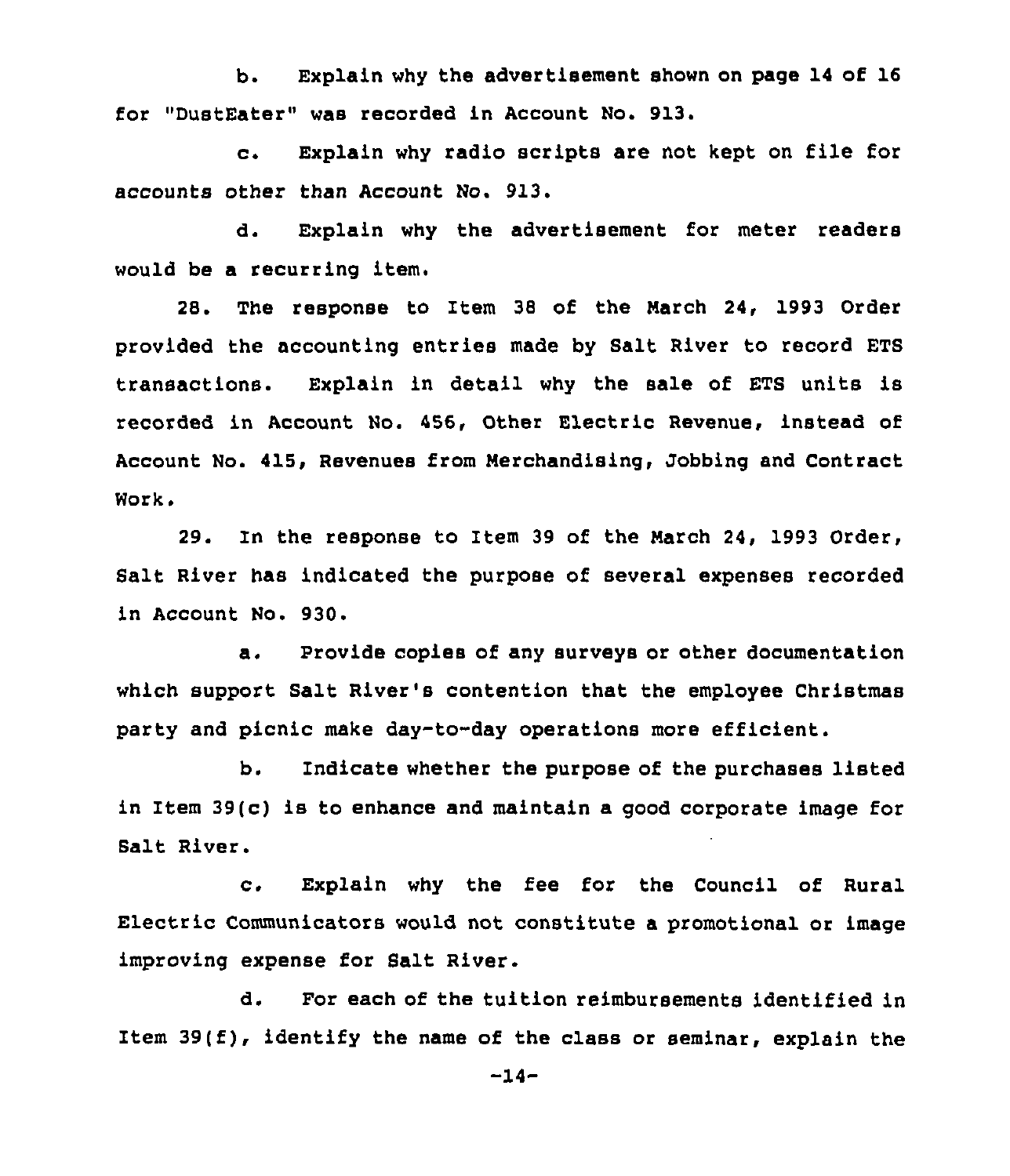nature of the class or seminar, and explain how the class or seminar was related to the employee's work at Salt River,

e. Explain in detail how the expenses referenced in Items 39(k) and 39(m) are related to the provision of electric service to Salt River's members.

f. Explain what activities Salt River participates in which require it to maintain Federal Communications Commission licensing.

g. Explain why the contribution to St. Catherine College was recorded in Account No. 930 instead of Account No. 426

'0. The response to Item 40 of the Narch 24, 1993 Order contains a category breakdown of annual meeting expenses. Provide the following information:

a. Of the amount for annual meeting report and advertisement, indicate separately the amounts spent for the report and the advertisement.

b. Supply a detailed schedule oi the items included as election expense. The schedule should include a document or voucher reference, the check number, the payee, the amount, and the purpose of the expenditure.

c. Supply <sup>a</sup> detailed schedule of the items included as prizes, games, and entertainment. The schedule should include a document or voucher reference, the check number, the payee, the amount, and the purpose of the expenditure.

-15-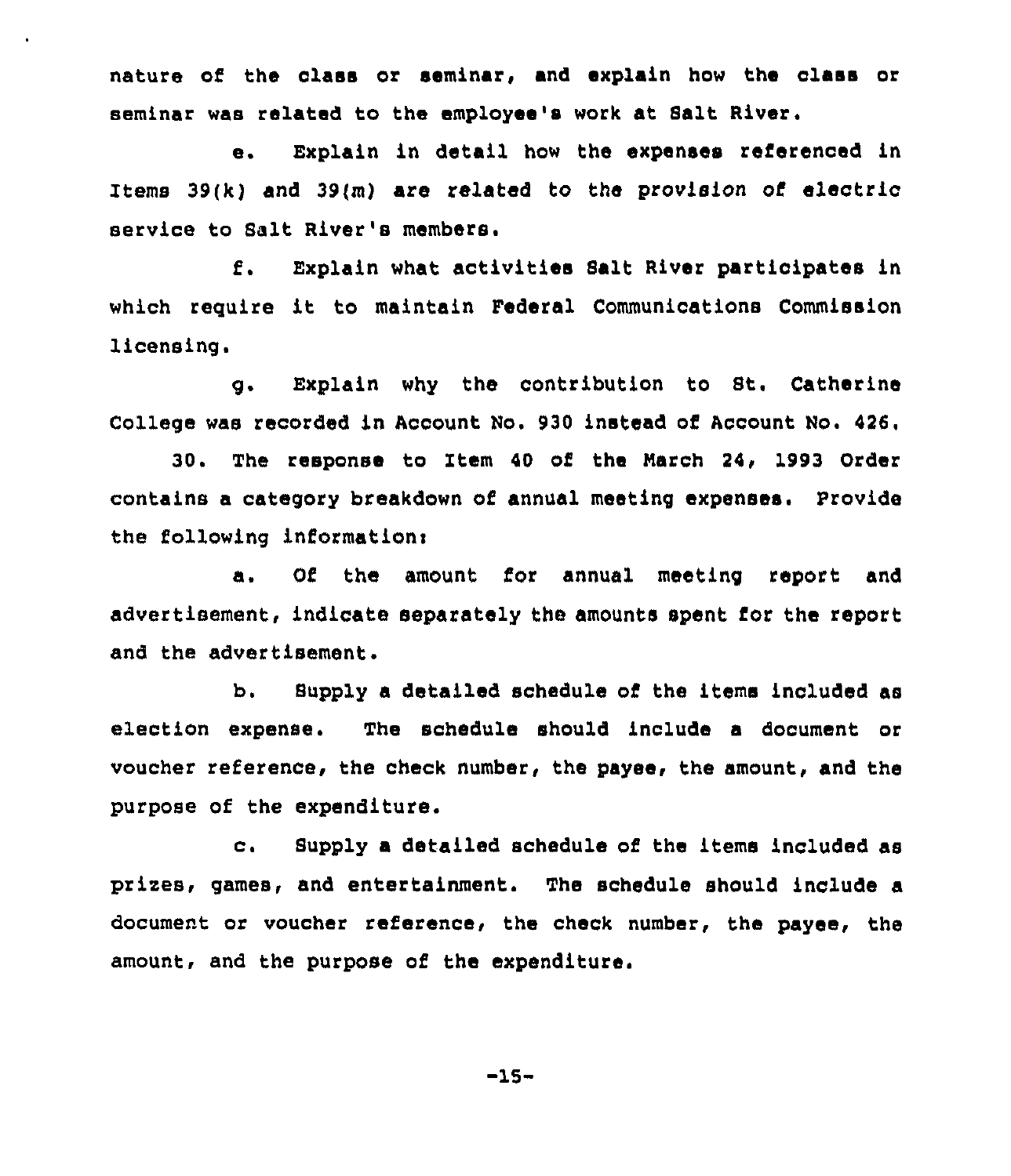d. Indicate whether KAEC provided any services related to tha annual meeting. Describe the service and the amount expended for the service.

31. The response to Item 42 of the March 24, l993 Order contains information concerning Salt River's three branch offices. Provide the following information:

a. The response to Item 42(e) provided the direct costs during the test year for the three branch offices. Supply the test-year indirect or allocated costs associated with the three branch offices.

b. For each branch office, indicate the amount of testyear electrio revenues collected by each office,

c. Explain in detail what procedures have been established to minimise the risk of theft or robbery at the Taylorsville and Springfield offices, since each is staffed by only one employee.

d. Indicate the number of Salt River members served by each branch office.

32. For the branch offices maintained in Taylorsville and Springfield, provide the following information:

a. Explain how the particular site was selected. Include a discussion of whether a competitive bidding procedure was used.

b. Indicate whether either of the lessors is a member of Salt River.

 $-16-$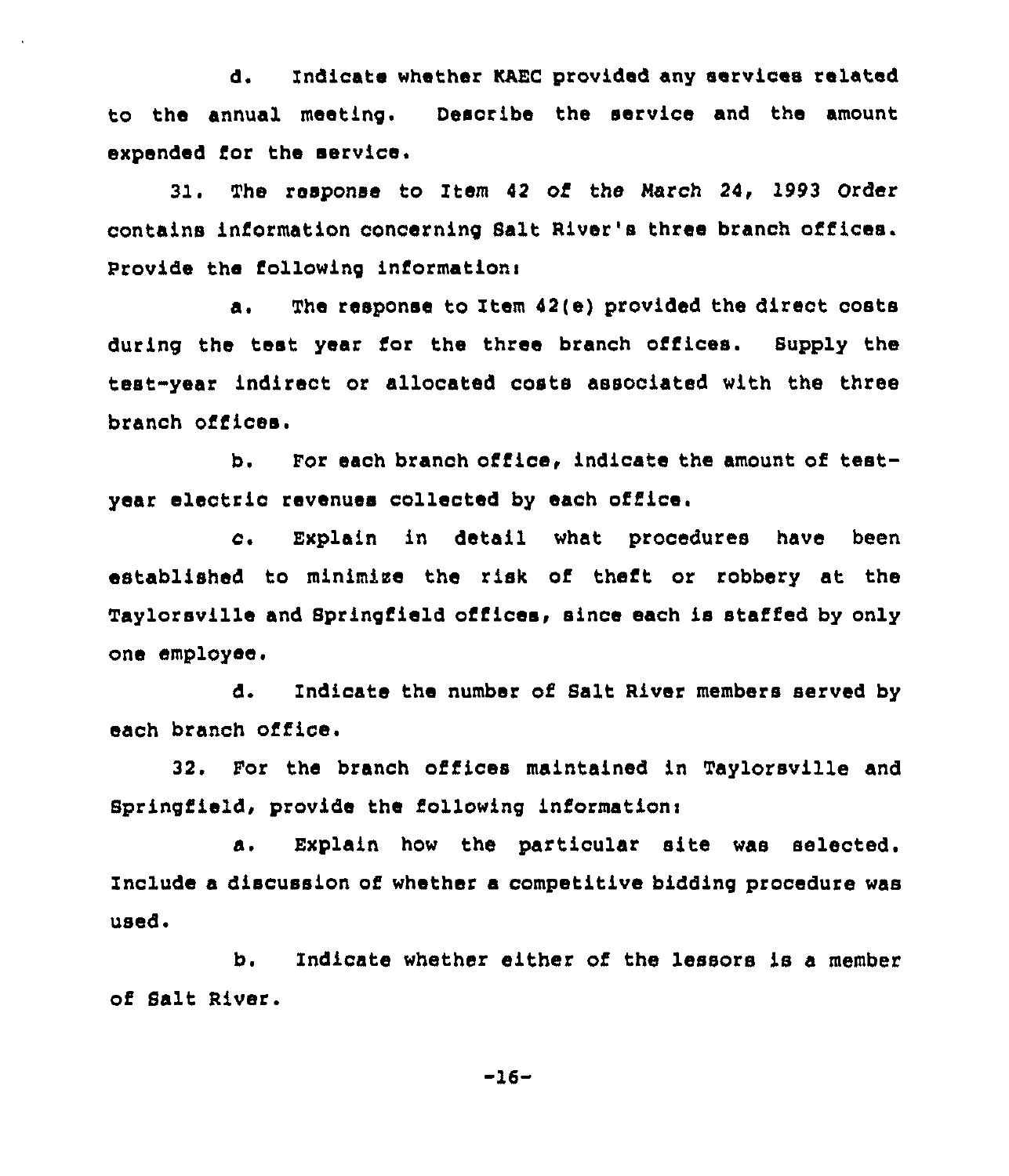c. Indicate whether either of the lessors has <sup>a</sup> business, professional, or personal relationship with members of the board of directors or management of Salt River.

d. Indicate the total square footage of each of these branch offices.

e. Both leases indicate an expiration date in 1991. Indicate when each lease was renewed, the period of time the renewal is in force, any changes in the terms of the lease resulting from the renewal, and the lease payment in effect at test-year end.

33. As noted in Item 43 of the March 24, 1993 Order, Salt River has a wholly owned subsidiary, the Salt River Service Corporation ("Service Corporation"). Provide the following information:

a. <sup>A</sup> copy of any service contracts or service agreements between Balt River and the Bexvice Coxporation.

b. <sup>A</sup> detailed description of the cost allocation methodologies used by Salt River to allocate costs to the Service Corporation. Include with this description an explanation and documentation supporting the use of each methodology.

34. Zn the response to Item 44(d) of the March 24, 1993 Order, it is indicated that when no one authorised to sign checks for the Service Corporation is available, Salt River will pay the vendor and will be reimbursed later. Prepare a schedule showing each transaction paid during the test year by Salt River on behalf of the Service Corporation and the subsequent reimbursement to salt

 $-17-$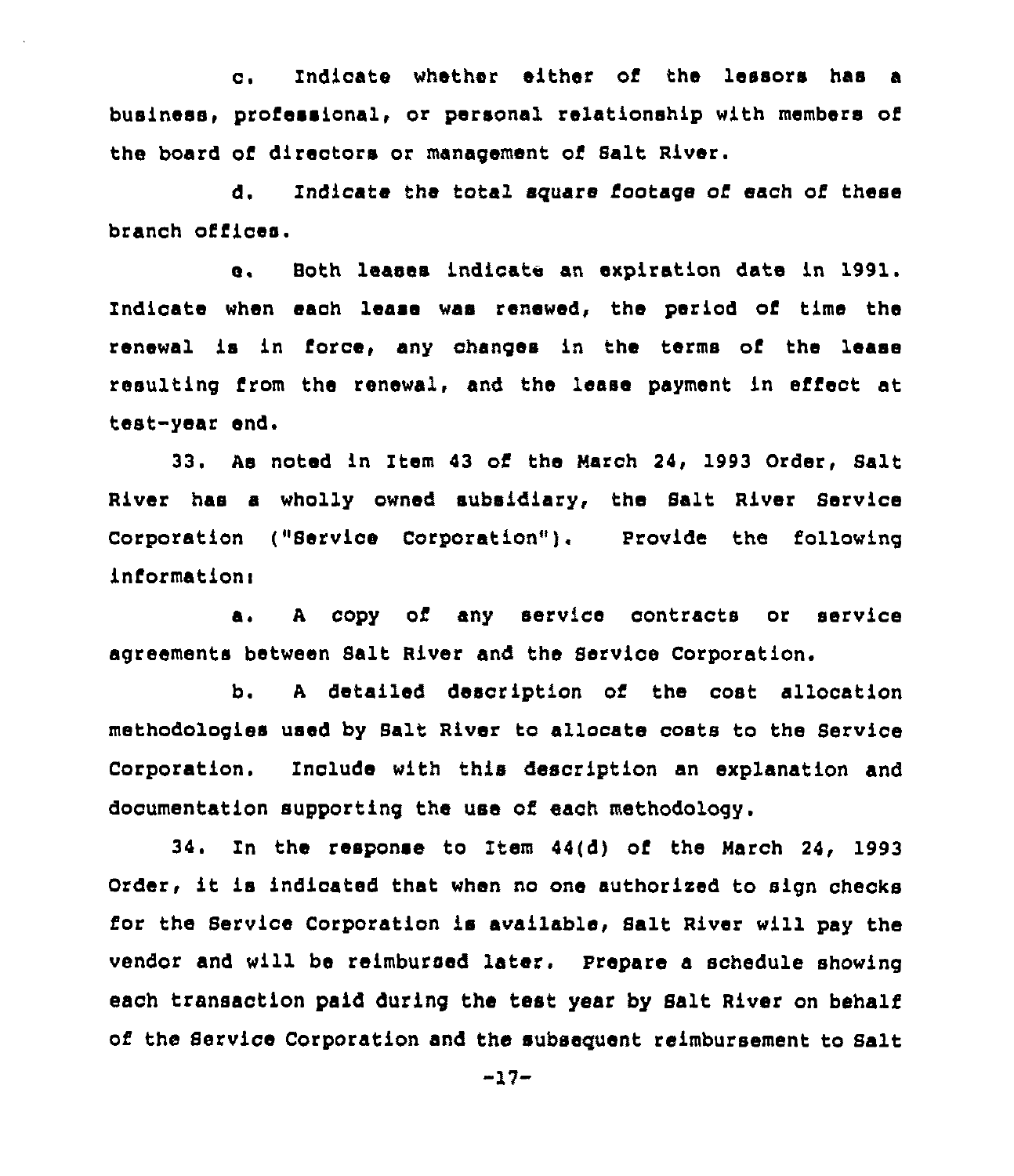River. At a minimum, this schedule should include the transaction date, check number, voucher reference, transaction amount, nature of the transaction, the Balt River accounts debited and credited for the transaction, and the date of reimbursement.

35. The response to Item 44(g) of the Narch 24, 1993 Order is not an adequate answer to the request. The Commission requested that Salt River provide copies of all policies and procedures in effect during the test year dealing the treatment of cost allocations and asset transfers between it and the Service Corporation. Balt River referred to its response to Item <sup>5</sup> of the December 28, 1988 Order in Administrative Case No. 326.<sup>1</sup> The response to the December 28, 1988 Order discusees the treatment of receipts and expenses associated with the Service Corporation. If written policies and procedures have not been developed, explain in detail why Salt River has not prepared these items.

36. In the response to Item 44(h) of the Narch 24, 1993 Order, Salt River has indicated that its board of directors also serves as the board of directors for the Service Corporation. Included in Addendum F to Balt River's response to the December 28, 1988 Order in Administrative Case No. 326, Salt River provided a copy of suggested guidelines issued by the Rural Electrification Administration ("REA") concerning REA borrower involvement in activities such as satellite-delivered television programming

 $\mathbf{1}$ Administrative Case No. 326, An Investigation Into the Diversification of Rural Electric Cooperative Corporations Into the Satellite-Delivered Television programming Services, final Order dated Narch 18, 1991.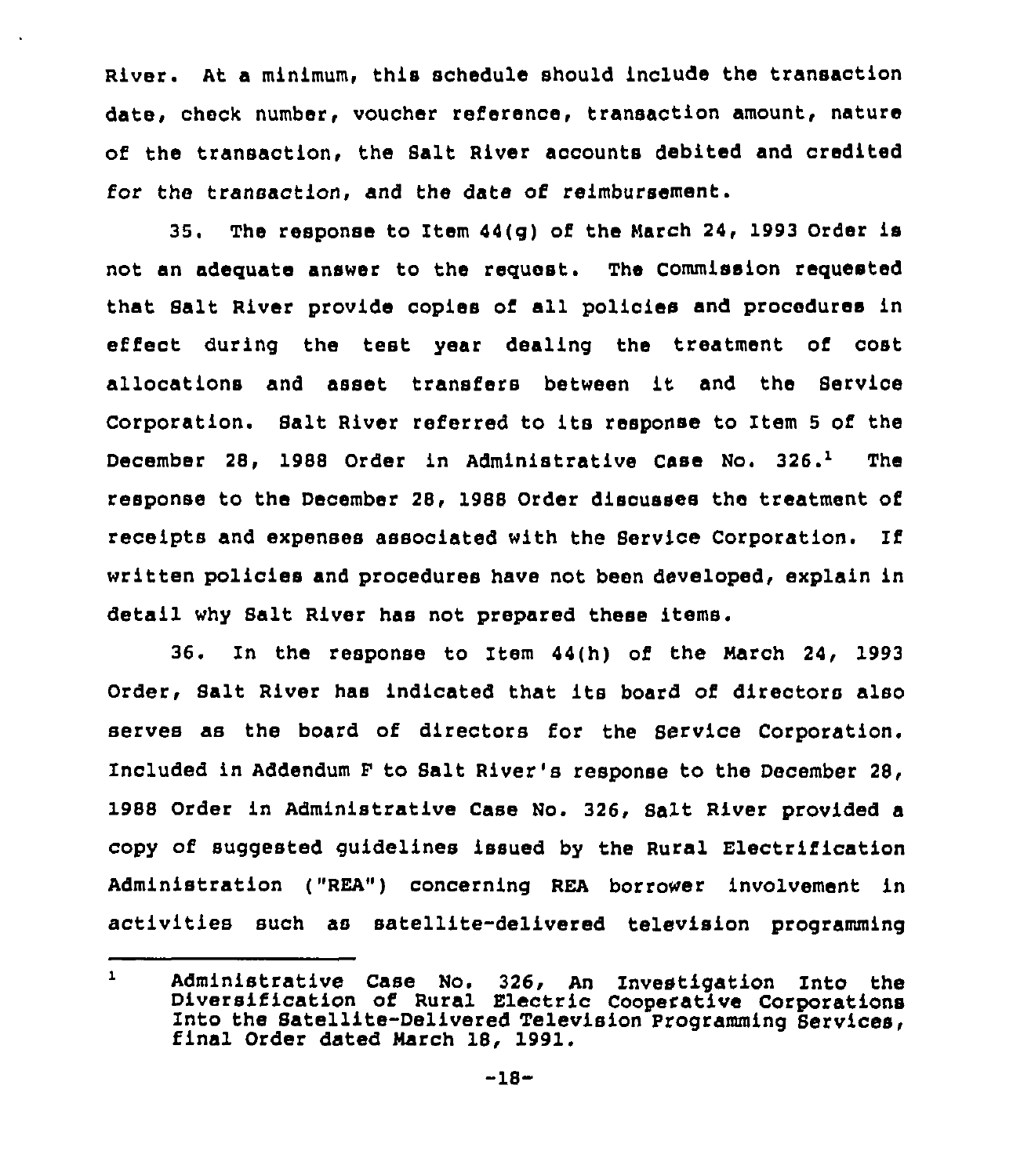services ("satellite-TV"). In these quidelines, the REA suggested that REA borrowers and their separate satellite-TV corporations should have separate boards of directors. Explain in detail why Sa1t River has chosen to have its directors also serve as the directors for the Service Corporation.

37. Provide copies of the minutes of the Salt River board of directors'egular meetings held during the test year, except for those minutes provided in the response to Item  $44(1)$  of the March 24, 1993 Order.

38. Explain in detail why a portion of the directors' fees and expenses paid for Salt River board meetings held on March 5, 1992, April 2, 1992, snd October 2, 1992 should not be allocated to the Service Corporation, since both boards of directors met on the same days.

The response to Item 44(e) of the Narch 24, 1993 Order contains a schedule of transactions recorded in Account No. 146 during the test year. Provide the following information:

a. For each labor distribution referenced in the response, indicate by employee number which Salt River wages and salaries were allocated to the Service Corporation. Explain in detail the basis for the cost allocation.

b. For each employee listed in the response to Item 44(h) of the Narch 24, 1993 Order, indicate the total hours worked during the test year for Salt River and the total worked for the Service Corporation.

$$
-19-
$$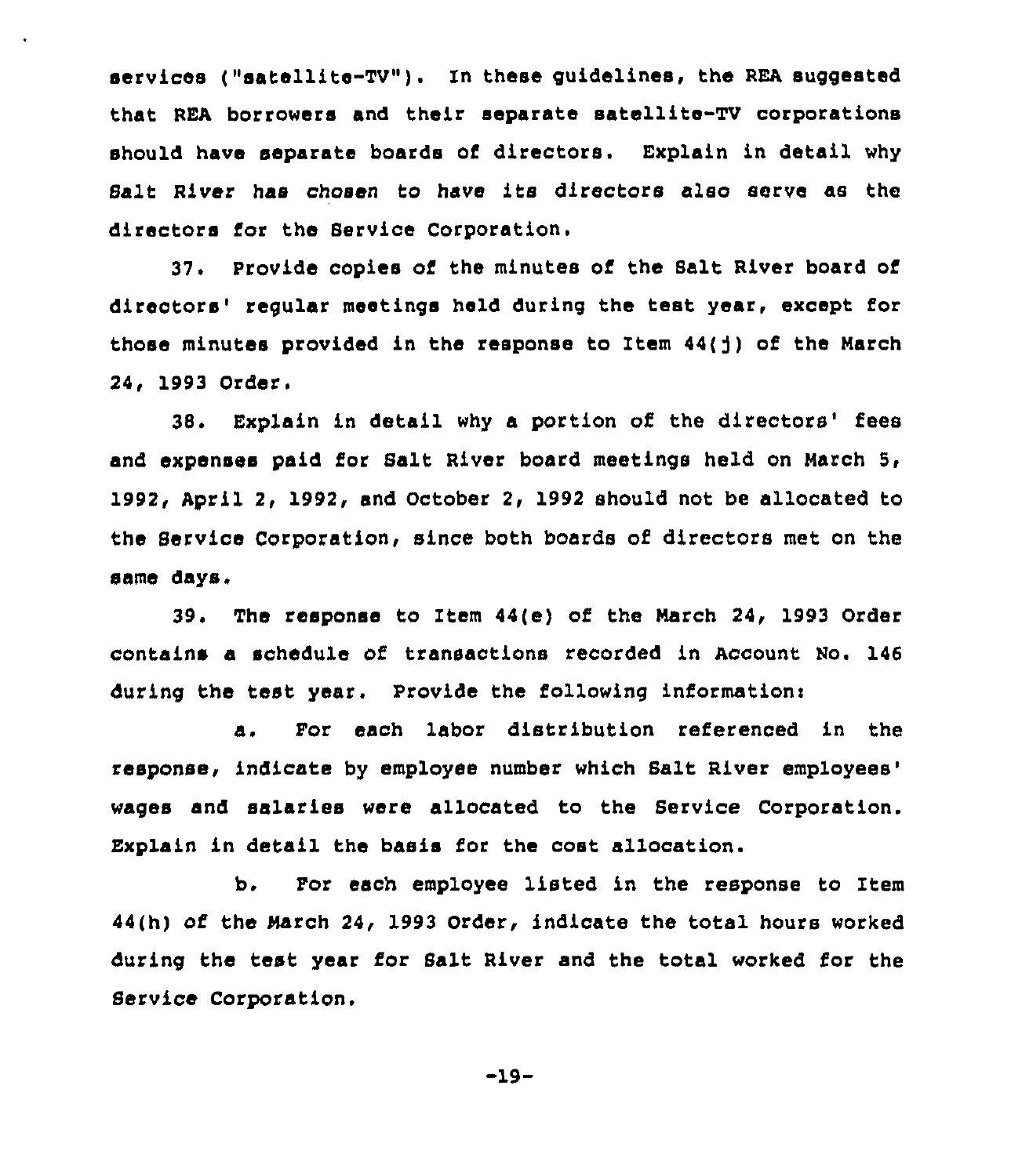c. The schedule makes periodic reference to the allocation of postage expenses. Explain in detail how this cost was allocated to the Service Corporation.

d. Explain in detail why the schedule shows no cost allocations for items such as office rental, office expenses, utilities, insurance, or other related costs.

40. Provide the number of customers served by the Service Corporation as of test-year end.

41. Provide the following information concerning the use of Salt River's Bardstown facilities by the Service Corporation:

a. Indicate the amount of square footage in the Bardstown office utilised by the Service Corporation and the total square footage of the Bardstown office.

b, Indicate whether the Service Corporation has its own telephone service or utilixes Salt River's. If the Service Corporation does not have its own telephone service, indicate the volume of calls received during the test year for the Service Corporation and the total volume of calls received at the Bardstown office.

42. In reference to Item 45 of Salt River's response to the March 24, 1993 Order:

a. What is the reason for East Kentucky possibly changing its demand billing to coincidental billing?

b. When is this change going to occur?

43. In reference to Item 51 of Salt River's response to the March 24, 1993 Order and Application Exhibit 3 page 45:

 $-20-$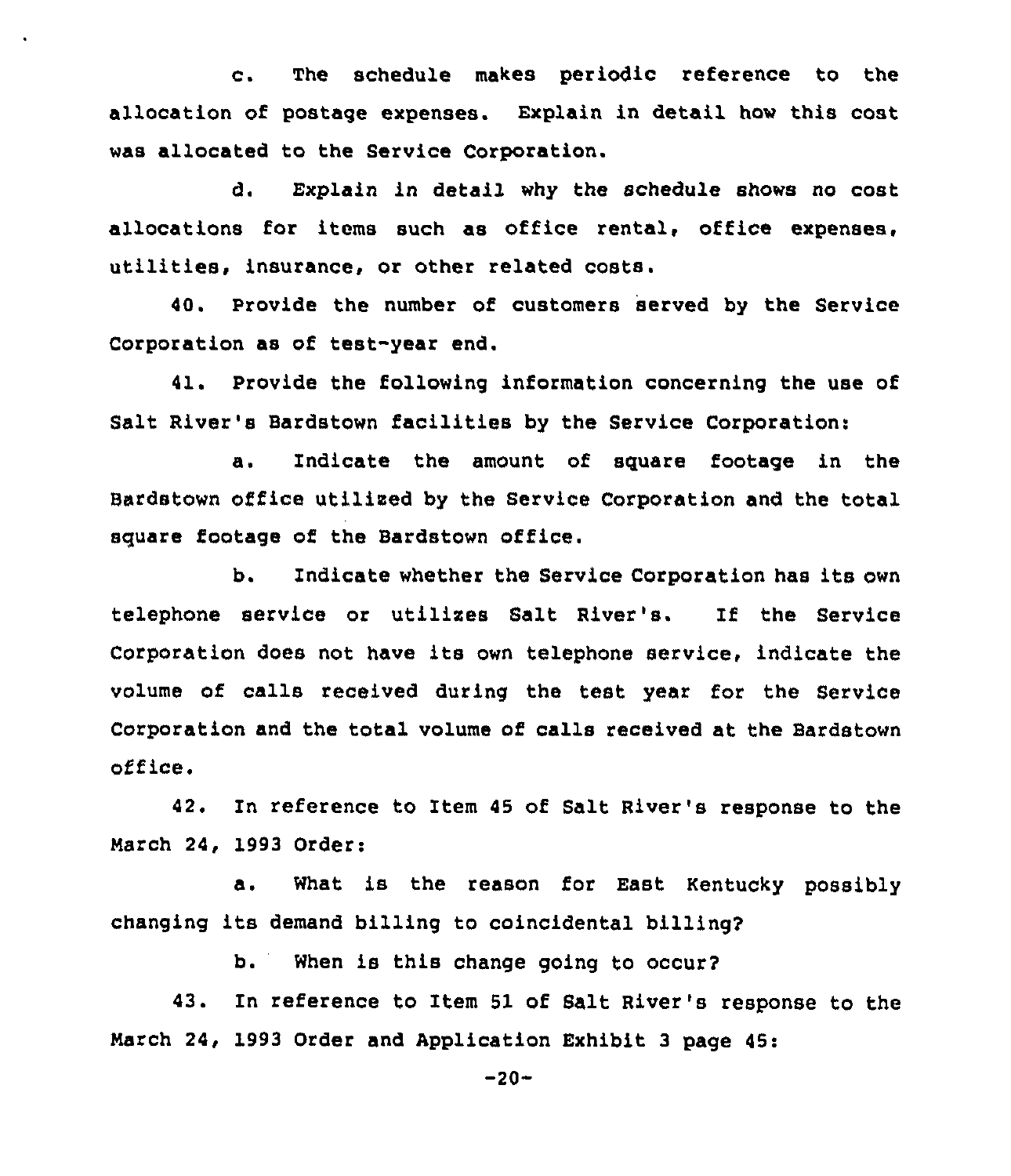a. For the proposed increase adjustment of \$6,754, provide all supporting calculations used to compute this amount. Reconcile the difference between the \$12,737 and the \$6,754 showing all supporting calculations.

b. Is the amended normalized adjustment of \$5,628 to replace the normalized adjustment of \$10,614, or is it in addition to this amount?

44. In reference to Item 55 of Salt River's response to the Narch 24, 1993 Order:

a. Describe the Salt River survey and provide a copy of the questionnaire.

b. The NARUC Electric Utility Cost Allocation Manual 1992 ("the NARUC manual" ) page 90 says that Accounts 360, 361 and 362 are normally classified as demand related. Provide the survey results and a description of the results which leads to the conclusion that the percentages used in footnote a of Exhibit 26 page <sup>2</sup> of 12 of. the cost-of-service study are justified.

45. In reference to Item 58 of Salt River's response to the March 24, 1993 Order, you state that the 35 foot class <sup>5</sup> pole is the most common pole in Salt River's system. However, the general idea of using the minimum mile variation of the minimum plant method is to attempt to calculate the cost of the minimum plant, currently being installed, needed for the system to function. See the NARUC manual section II page 90-92.

a. Is the <sup>35</sup> foot class <sup>5</sup> pole the smallest pole that is currently being installed on Salt River's system?

-21-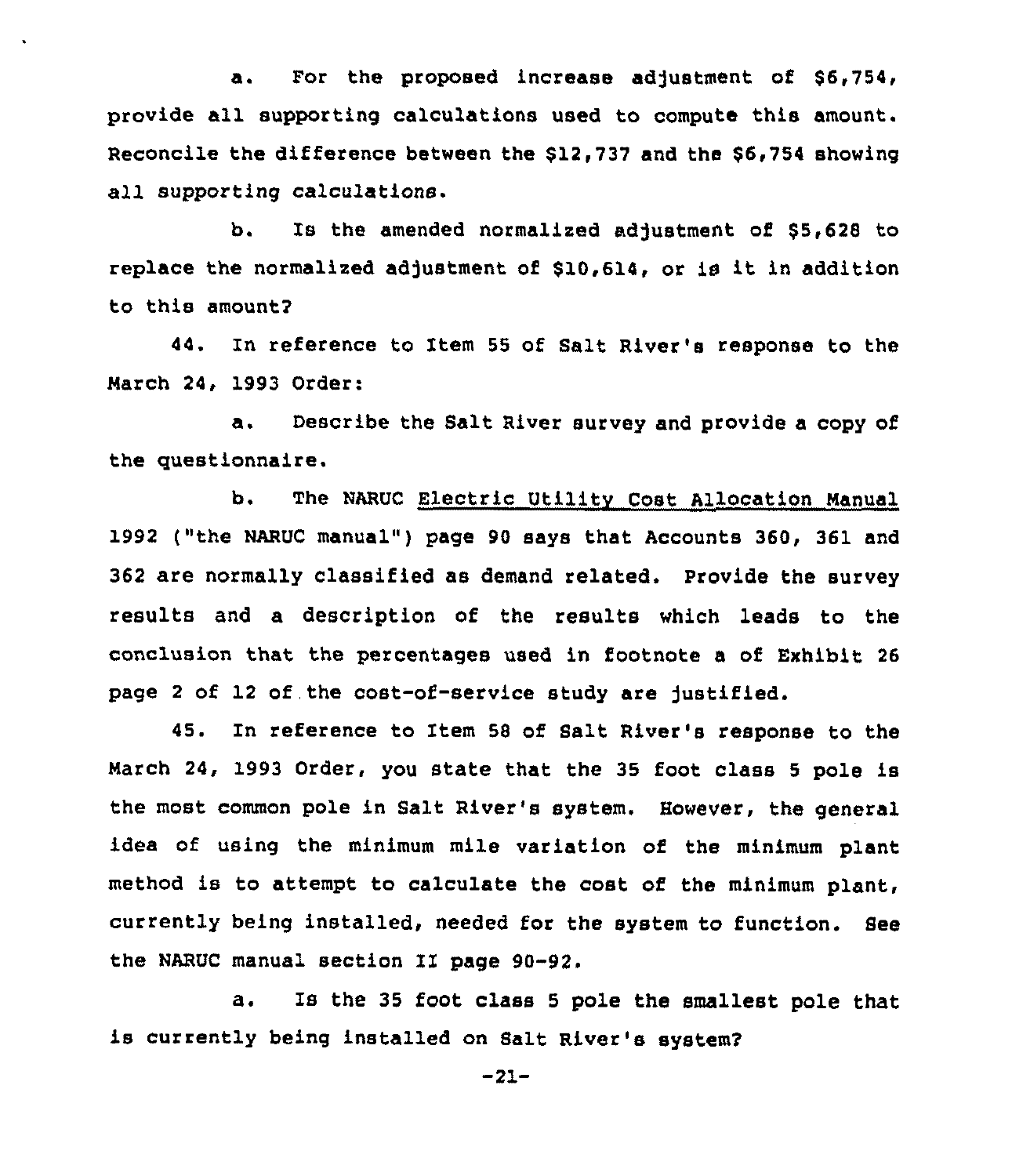b. If not, recalculate the minimum mile customer and demand cost allocation ratios.

46. In reference to Item 59 of Salt River's response to the March 24, 1993 Order:

a. The response to Item 59(a) of the question shows that the minimum size methodology would have yielded an inappropriate answer. However, in that calculation Salt River used the 10 CSP transformer with a cost of \$359.11. Explain why the smallest transformer size in either the CSP or the CONV transformer class is not used for the minimum size calculation.

b. The response to Item 59(a) of the question gives the results of a regression where the cost per unit has been weighted by the number of poles. Provide a complete description, using math if necessary, of the weighting process and the regression analysis.

c. Adding data points to the sample is one of the surest and simplest ways to increase the <sup>R</sup> squared value. Provide the regression results of the CSP transformers with the inclusion of the 75 and 100 KV transformers and an explanation of the results.

47. In reference to Item 60 of Salt River's response to the March 24, 1993 Order, since you have chosen to use the minimum size method and three strands of  $#8$  copper WP as the minimum necessary for a service drop, explain why the minimum distance for a service drop was not used in the analysis.

48. In reference to Item 62 of Salt River's response to the March 24, 1993 Order, it would seem that the cost and relative cost

-22-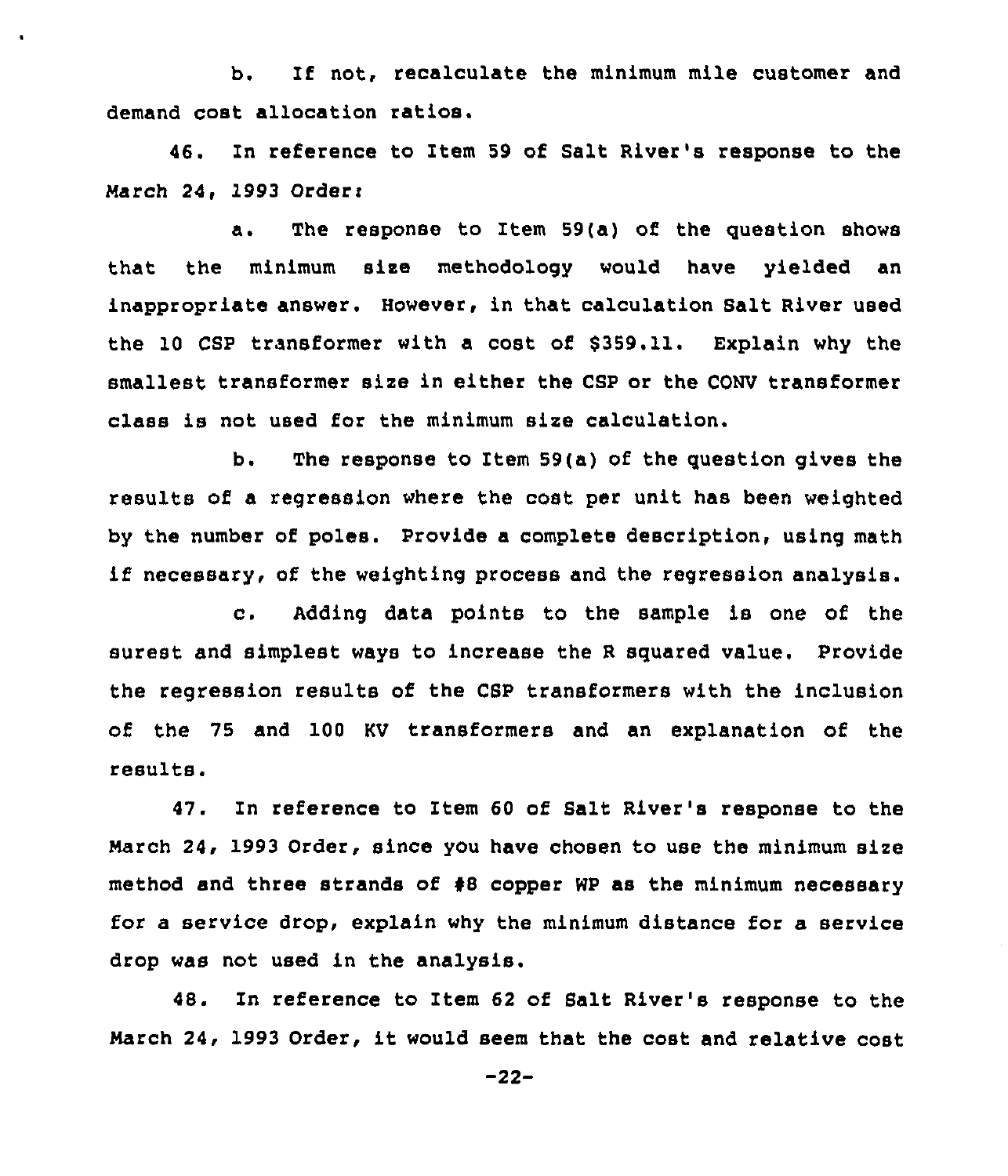figures that are used in Exhibit 26 page 9 of 12 are not on the same basis. The CSP transformers' cost includes other types of plant, while the CONV transformers are simply transformers.

 $\bullet$ 

a. Explain this discrepancy and recalculate footnote <sup>d</sup> in Exhibit 26 page 9 of 12 using CONV transformers and provide a comparison to the original footnote d.

b. Explain the relevance of 0 <sup>a</sup> <sup>N</sup> costs in this allocation scheme.

49. In reference to Item 62(a} of Salt River's response to the March 24, 1993 Order, provide regression results for CBP transformers, where the CONV equivalent of fused cut-outs and lightning arrestors have been subtracted from the cost. Explain the impact of the results.

50. In reference to Item 63 of Bait River's response to the March 24, 1993 Order, explain why footnote e in Exhibit 26 page 9 of 12 should not use actual numbers of consumers.

 $51.$ In reference to Item 64 of Balt River's response to the March 24, 1993 Order, explain precisely how East Kentucky load research data is translated into Balt River load research data.

52. In reference to Schedule B of Exhibit 26, page <sup>3</sup> of 12/ of Salt River's response to the March 24, 1993 Order, in the costof-service study, explain why lines <sup>S</sup> and 9 are not combined and to which accounts these lines refer.

-23-